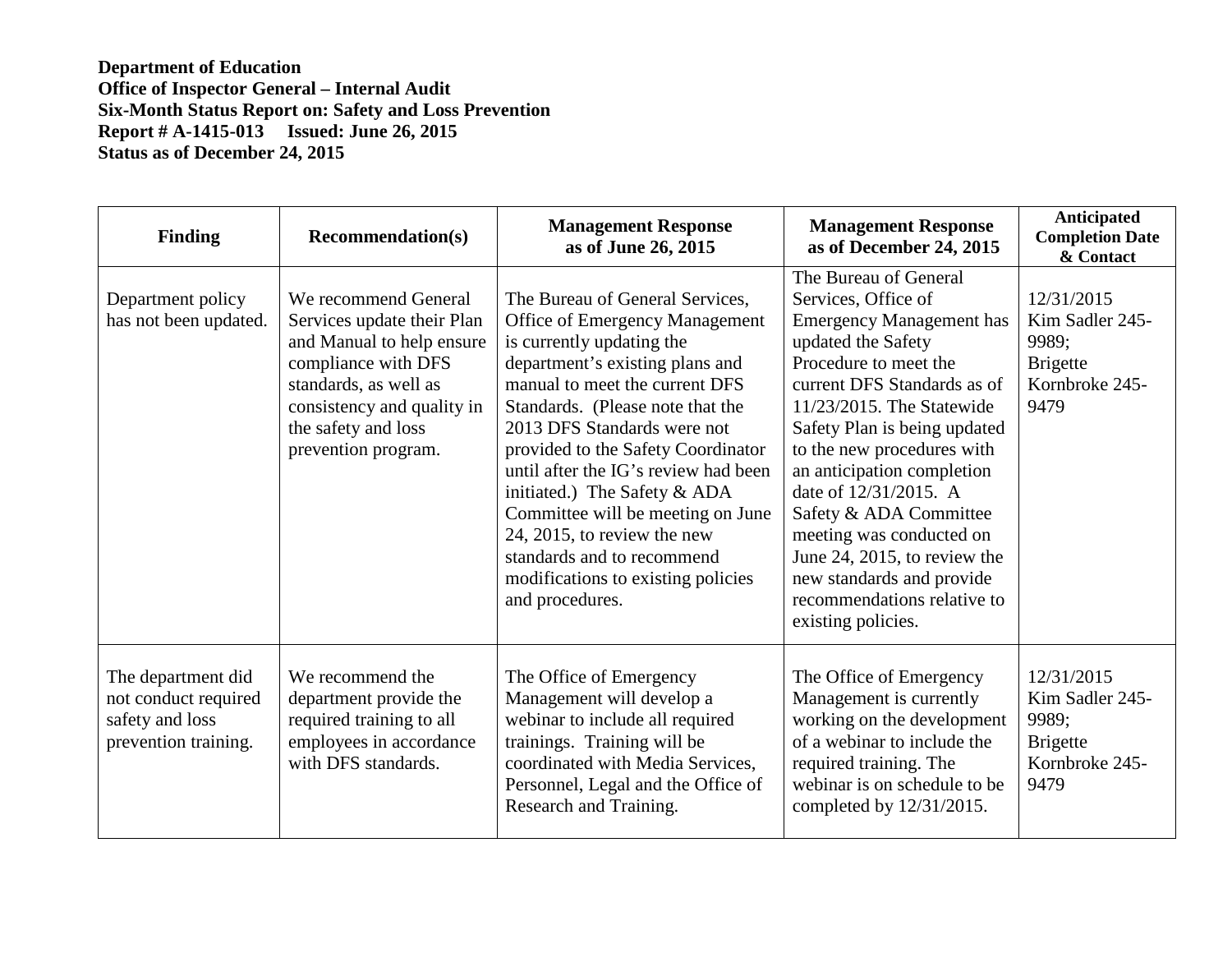**Department of Education Office of Inspector General – Internal Audit Six-Month Status Report on: Safety and Loss Prevention Report # A-1415-013 Issued: June 26, 2015 Status as of December 24, 2015** 

| <b>Finding</b>                                        | <b>Recommendation(s)</b>                                                                                                                                                          | <b>Management Response</b><br>as of June 26, 2015                                                                                                                                                                                                                                                                                                                                                                                                                                                                                                                        | <b>Management Response</b><br>as of December 24, 2015                                                                                                                                                                                                                             | <b>Anticipated</b><br><b>Completion Date</b><br>& Contact                                                                    |
|-------------------------------------------------------|-----------------------------------------------------------------------------------------------------------------------------------------------------------------------------------|--------------------------------------------------------------------------------------------------------------------------------------------------------------------------------------------------------------------------------------------------------------------------------------------------------------------------------------------------------------------------------------------------------------------------------------------------------------------------------------------------------------------------------------------------------------------------|-----------------------------------------------------------------------------------------------------------------------------------------------------------------------------------------------------------------------------------------------------------------------------------|------------------------------------------------------------------------------------------------------------------------------|
| The department did<br>not review lost-time<br>claims. | We recommend the<br>department review lost-<br>time claims on a regular<br>basis and enhance its Plan<br>and Manual to ensure<br>appropriate action is taken<br>to reduce claims. | There is currently no requirement<br>for reviewing lost-time claims as<br>stated in the April 2013 DFS<br>Standards. The department will<br>ensure that a trend analysis on<br>workers' compensation claim data<br>is conducted as stated in the April<br>2013 DFS Standards. This will<br>help identify potential problem<br>areas so that mitigation measures<br>can be put in place to reduce future<br>claims. The Worker's<br><b>Compensation Coordinator will</b><br>provide a copy of the trend analysis<br>at each Safety & ADA Committee<br>meeting for review. | The department worker's<br>compensation coordinator<br>has provided the lost-time<br>claims information to show a<br>trend analysis. This<br>information was received on<br>9/30/2015. The trend<br>analysis will also be shared<br>in future Safety & ADA<br>Committee meetings. | Completed<br>9/30/2015<br>Kim Sadler 245-<br>9989;<br><b>Brigette</b><br>Kornbroke 245-<br>9479<br>Lori Lunkley 245-<br>0526 |